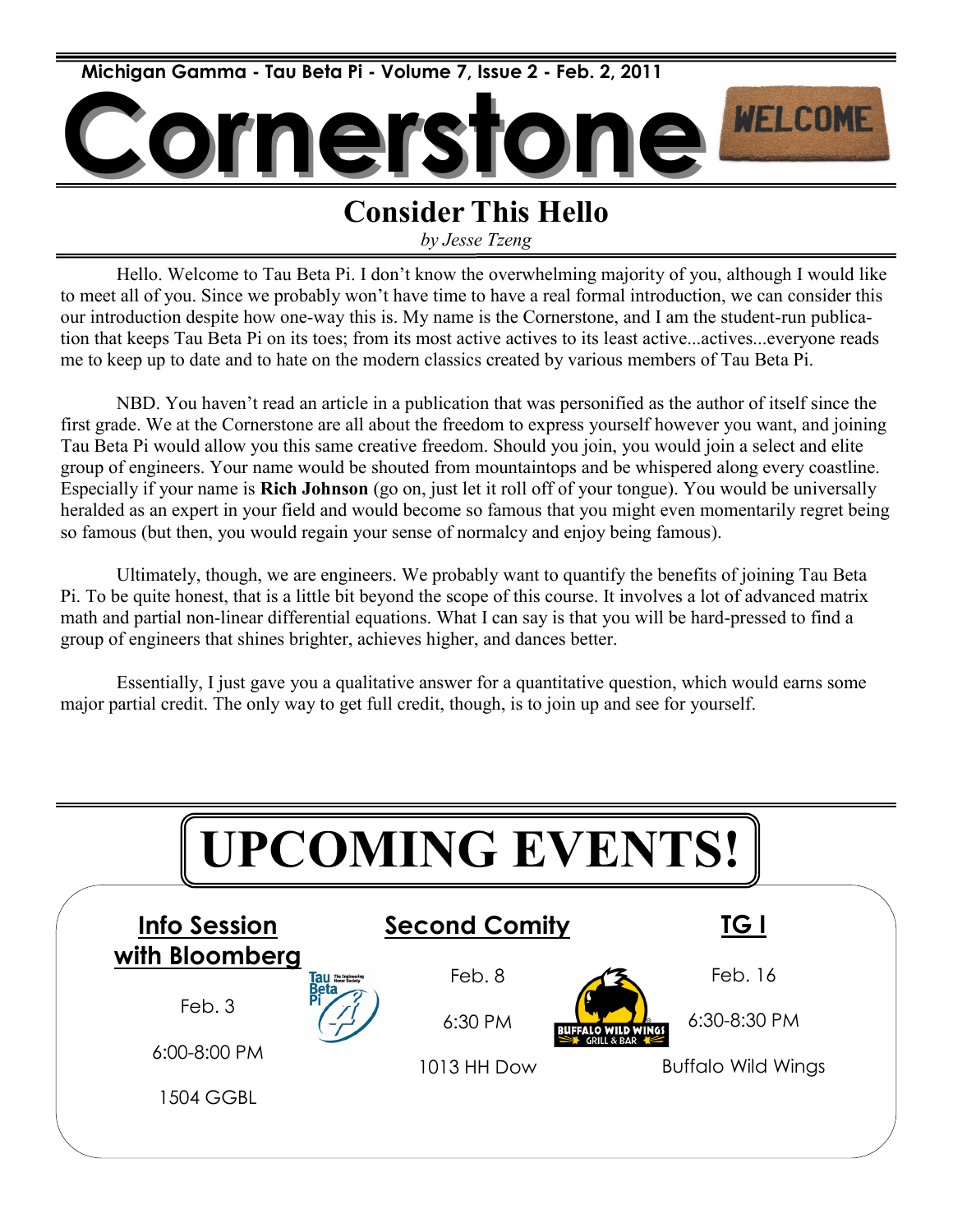## **THE WINTER 2011 OFFICER CORPS** Introducing...

#### **Officers**

President - Michelle Noronha (noronham) Vice President - Nick Clay (nclay) External VP - Mike Hand (mikehand) and Patty McCormick (pmmccorm) Treasurer - Kevin Shallcross (kevinhs) Secretary - Michele Mastria (mastria) K-12 Outreach Chair - Sarang Supekar (supekar) Service Chair - Shirley Xu (shirlxu) Activities Chair - Dan Becker (debecker) Corporate Relations - Dan Kiefer (dkiefer) Campus Outreach - Kelly Morga (kmorga) Website Chair - Oliver Chen (olchen) New Initiatives - Nick Cobane (njcob) Graduate Coordinator - Seth Johnson (sethrj) Intersociety Chair - Rich Johnson (rwjohnso) Publicity Chairs - Devina Sanjaya, the Almighty, (dsanjaya) and Jesse Tzeng, Prince of the Vikings (jctzeng)



*President Michelle Noronha. OMG SHE'S MULTPLYING*

## **Advisors**

Rob Warren (robwar) Elson Liu (eyliu) Pritpaul Mahal (pritpaul) Chloe Funkhouser (chloem) Anne Campbell (anneall) Andy Boucher (yanders) Gary Herrin Paul Kominsky



*Jesse Tzeng, Prince of the Vikings.*

#### *A Message From the Officers:*

As an electee, you may already know some people in Tau Beta Pi, but you may also know no one in the organization. With this page, you can consider yourself introduced to 25 of us. While the likelihood of a quiz on our names is very low, the likelihood of you seeing us again is very high. Use this as a guide sheet.

Shocking though it may be, we like knowing you, and we really like to see you guys come to our office hours. "When are these office hours?" you ask? Check the website and the Google calendar. They will be listed there. Who knows? You may even be inspired to become one. One of us. One of us. One of us. Additionally, officer meetings are open to all actives, if you are ever interested in seeing the inner workings of Tau Beta Pi. We wouldn't mind seeing you there either.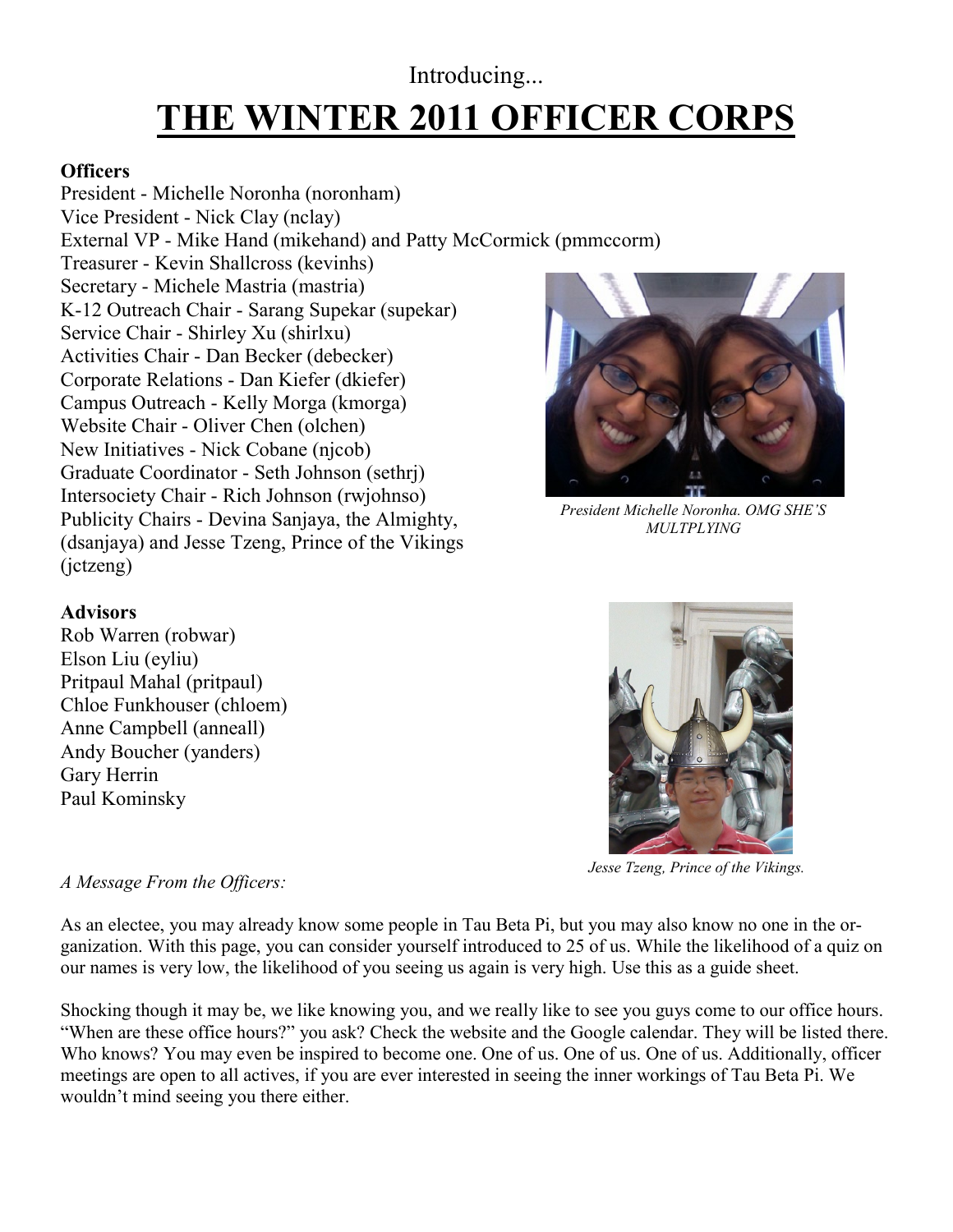# **Electing, the Saga**

**page 3**

Star Wars A New Hope Harry Potter and the Philosopher's Stone **EPIC TBP ELECTING**, synopsis

Our hero, Luke Skywalker Harry Potter TBP Electee is an orphaned college student living with his <del>uncle and aunt</del> roommate on the remote wilderness of Tatooine suburbia the University of Michigan campus.

He is rescued from aliens muggles a life without meaning by wise bearded Ben Kenobi Hagrid Michelle Noronha, who turns out to be a Jedi Knight a Wizard the **President of Tau Beta Pi.** 

**Luke Harry TBP Electee** is also instructed in how to use the Jedi light saber a magie wand his character as he too trains to become a Jedi Knight Wizard TBP Active.

Luke Harry TBP Electee has many adventures in the galaxy at Hogwarts at the University of Michigan and makes new friends such as Han Solo Ron his TBP Electee Group and Princess Leia Hermione other TBP service event volunteers.

In the course of these adventures, he distinguishes himself as a top  $X$ -wing pilot Gryffindor seeker TBP Electee in the battle of the Death Star Quidditch match best Electee Group, making the direct hit eateh bad pun submission to the Cornerstone that secures the Rebel Alliance Gryffinder his Electee Group victory.

Luke Harry TBP Electee and his new friends receive medals of honor win the House Cup are officially initiated into Tau Beta Pi.

All of this will be set to an orchestral score composed by John Williams.



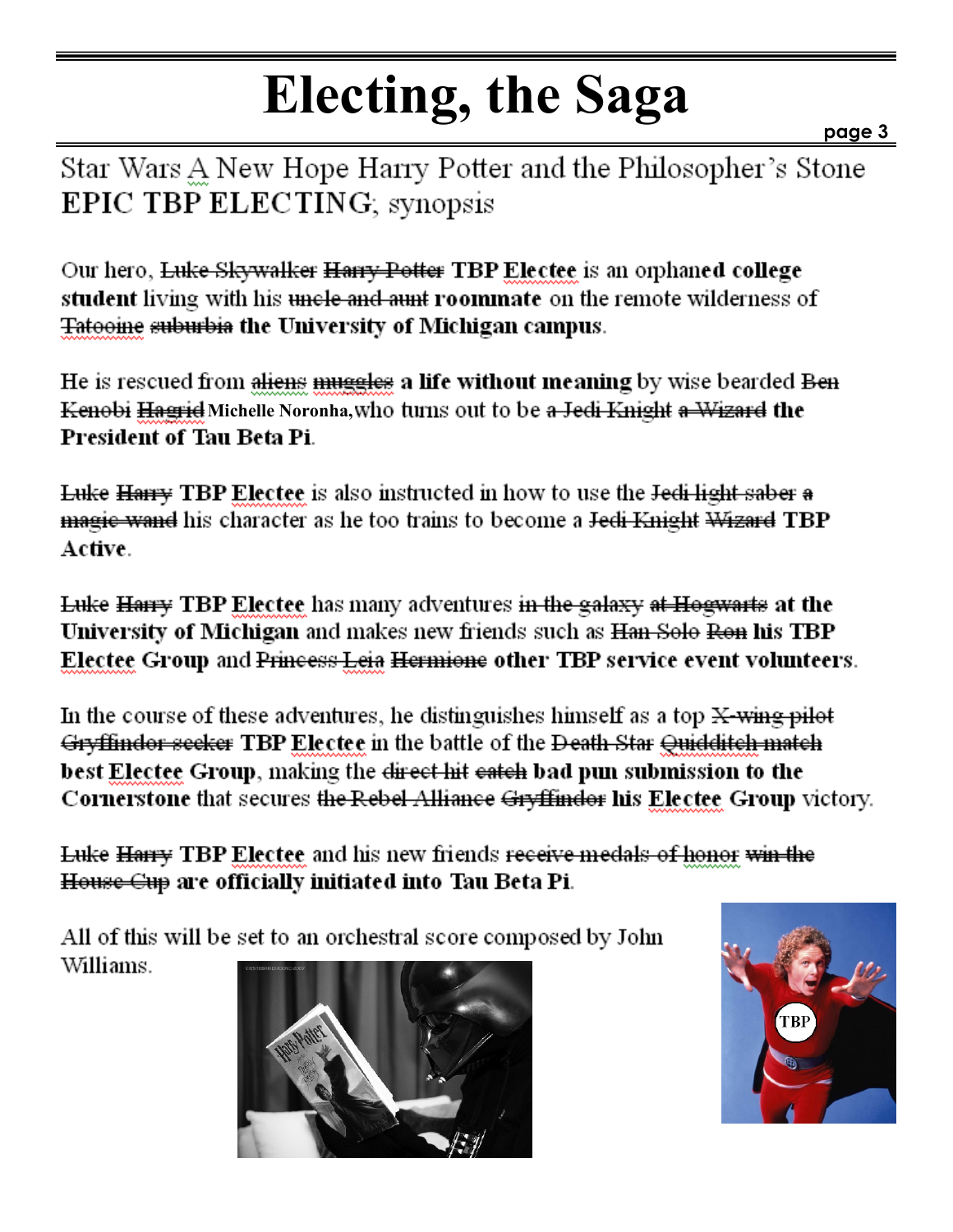# **Engineer's Diary**

**page 4**

## **Poetry**

## **A Breakdown: Electing**

OK, you got your free meal. OK, you heard the pitch. OK, you have seen the other electees. OK, you met the officers.



So what are you going to do?

If you elect, you will have requirements. If you elect, you will have more things on your plate. If you elect, you will have expectations.

But also, you will learn. But also, you will grow. But also, you will have more things on your plate. Or have a plate at all, for that matter. But also, you will meet new people. But also, you will join a network. But also, you will help.

## **Bad Pun of the Day Tau Beta Players**

*by Josh Larson*

What do you call someone who rules three countries?

*A yardstick!*

What would you call this meeting if TBP were a joke club?

*First Comedy!*

*Send us your own puns and get points for your electee group! Submit to TBPcornerstone@umich.edu While Josh Larson is a true pun master, we don't want to have to read to these for the rest of the semester...trust me...*

Your decision could change your semester. Your decision could change your job. Your decision is, well, yours.

We can't change what it means to you. We can't decide for you. We can't know what you will accomplish.

But we can help, and that is what we're offering.

And maybe, some pizza or something.

*-Jesse Tzeng*



*Maybe this.*

*by Rich Johnson*

#### **Results**

**Inner Tube Water Polo (ITWP)**: Regular Season Record 2-1 Game 1: Win by default (0-0) Game 2: Loss (6-11) Game 3: Win (17-14) **Dodgeball:** Regular Season Record 0-3 (We're really good) Game 1: Loss by forfeit (0-0) Game 2: Loss (1-4) Game 3: Loss (1-4)

Next time...**THE PLAYOFFS**

*Not into eternal glory through literary creation? You can still find your name in the Cornerstone by participating in Tau Beta Sports! Talk to Rich Johnson (rwjohnso@umich.edu) about getting your game on.*